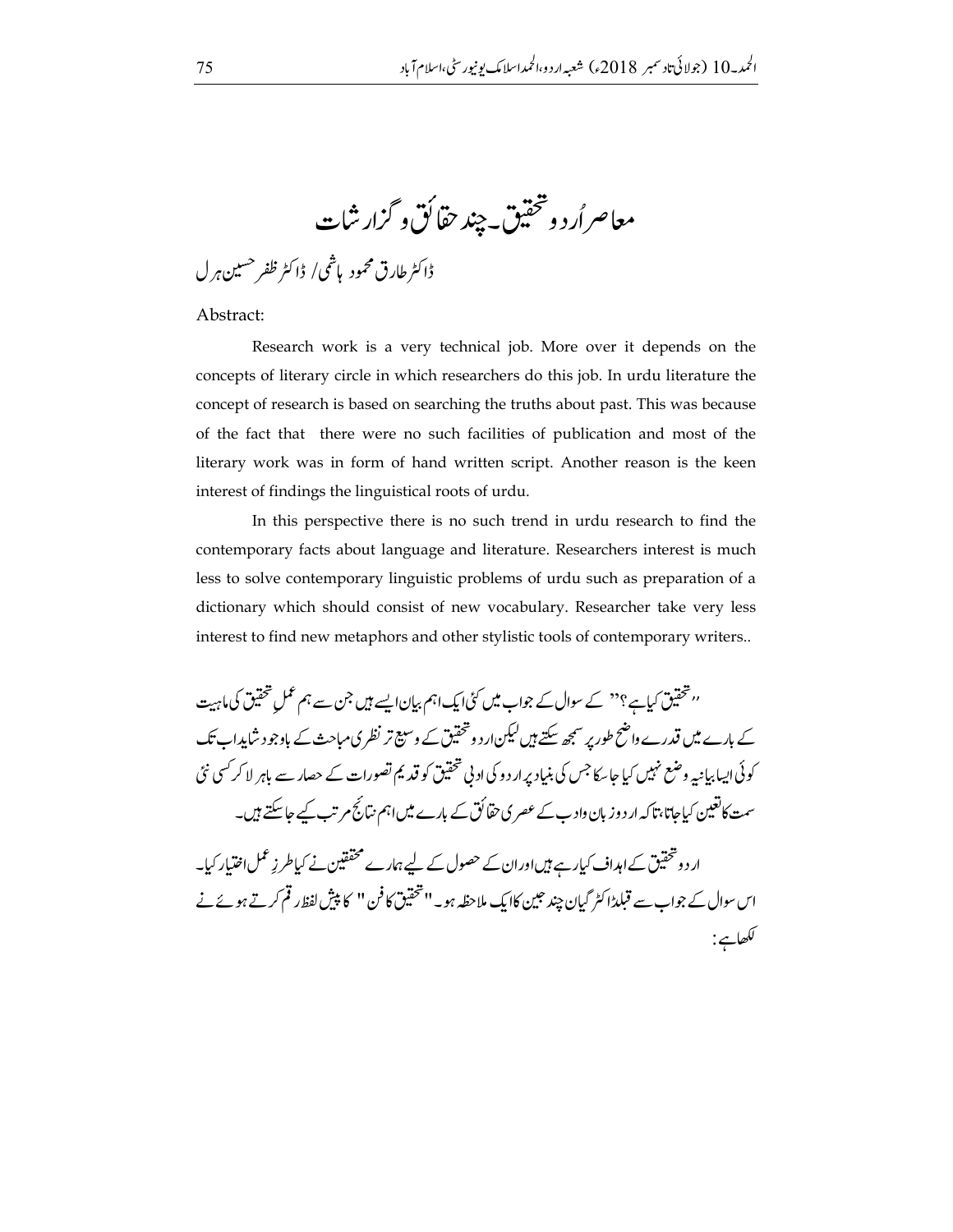"انگریزی میں تحقیق کامعیار بلند نہیں۔امریکہ میں بطورِ خاص پست ہے۔وہاں نی اے میں پہلے سال ہیں ریسر چ پیپر پار پورٹ لکھوانے لگتے ہیں۔ایم اے کرتے کرتے یورازور ختم ہو جاتا ہے۔انگریزی میں اُس دیقی تحقیق کارواج نہیں ہے جسے قاضی عبدالود ود نے فروغ د پالیکن انگریزی میں طریق تحقیق پر منضبط ڈھنگ سے لکھاکیا گیاہے۔"<sup>(1)</sup> عجیب سی بات ہے کہ ہم تحقیق ایسے علمی ضابطے کے معیارات کے تعین میں بھی مشرق ومغرب کی کشکش میں مبتلا ہیں۔ڈا کٹر گیان چند حبین کے مذ کور ہ بیان کی روشنی میں ایک سوال تو بیہ ہے کہ تعلیم کے ابتدائی در جوں میں طالب علموں کو تحقیق کے عمل سے گزارنے کی تربیت سے تحقیق کا معیار کیسے پست ہو جاتا ہے اور اگر تحقیق کے طر ىق كاريرا چھى كتب رقم كى گئى ہيں تو بہ نظرى يا تڪنيكى مباحث عملى ميدان ميں ايبى كوئى رہنمائى كيوں مہيا نہيں كر رہے ہیں کہ پورپاورامر یکہ میں عملی تحقیق کامعیار بلند ہو۔

سوال <sub>س</sub>ے بھی جنم لیتاہے کہ ار د و **می**ں جس دیتی تحقیق کار واج ہوا ہے اس کے اب تک حاصلات کیا<sub>ہ</sub>یںاور وہ کیابنیادی تصورات ہیں جن پر ہمار کیاس د قت پسند تحقیق کی ''پر شکوہ'' عمارت کھڑی کی گئی ہے۔ نیز اس کی حی<sub>ص</sub>ت <u>تلے</u>ار دوزبان داد ب کے معاصر مسائل *کس حد تک حل ہوئے ہی*ں؟

ار د و تتحقیق کے تاحال حاصلات یقیناًا ہم ہیں اور ہمیں اپنے معتبر شخقیق کی کاوشوں کو شحسین اور قدر کی نگاہ سے دیکھناجا ہیے تاہم بعض ایسے تصورات پر حرف استفہام بھی رقم ہوتاہے جن کی بنیاد پرار دو تحقیق کے ماحول میں ان کاوشوں کی طرف توجہ نہٰدں کی گئی جو بہت نا گزیر تھیںاور فی زمانہ ار دوزبان داد ب کی اہم عصر ی ضر ور ت بھی ہیں۔

ار دو تحقیق کاعمل کی ایک سنگ میل عبور کرتے ہوئے اب تک ایک طویل سفر طے کر چکا ہے اور اس دائرے میں حامعات کے توسط سے ایک وسعت بھی آئی ہے۔ نیز گذشتہ چند برسوں میں حامعات کے شعبہ ہائےار دو میں متنوع موضوعات پر ہونے والے کام سے تحقیقی ر فمار میں بہت اضافہ ہواہے۔ یہ ر فمار بہت حوصلہ افنر اسہی لیکن بعض حوالوں سے اس ِ فمار پر منیر نیازیکاایک مصرعہ صادق آناہے کہ :

کہ حرکت تیز ترےاور سفر آہستہ آہستہ

باچر قابل اڄمير ڳاکابه شعر :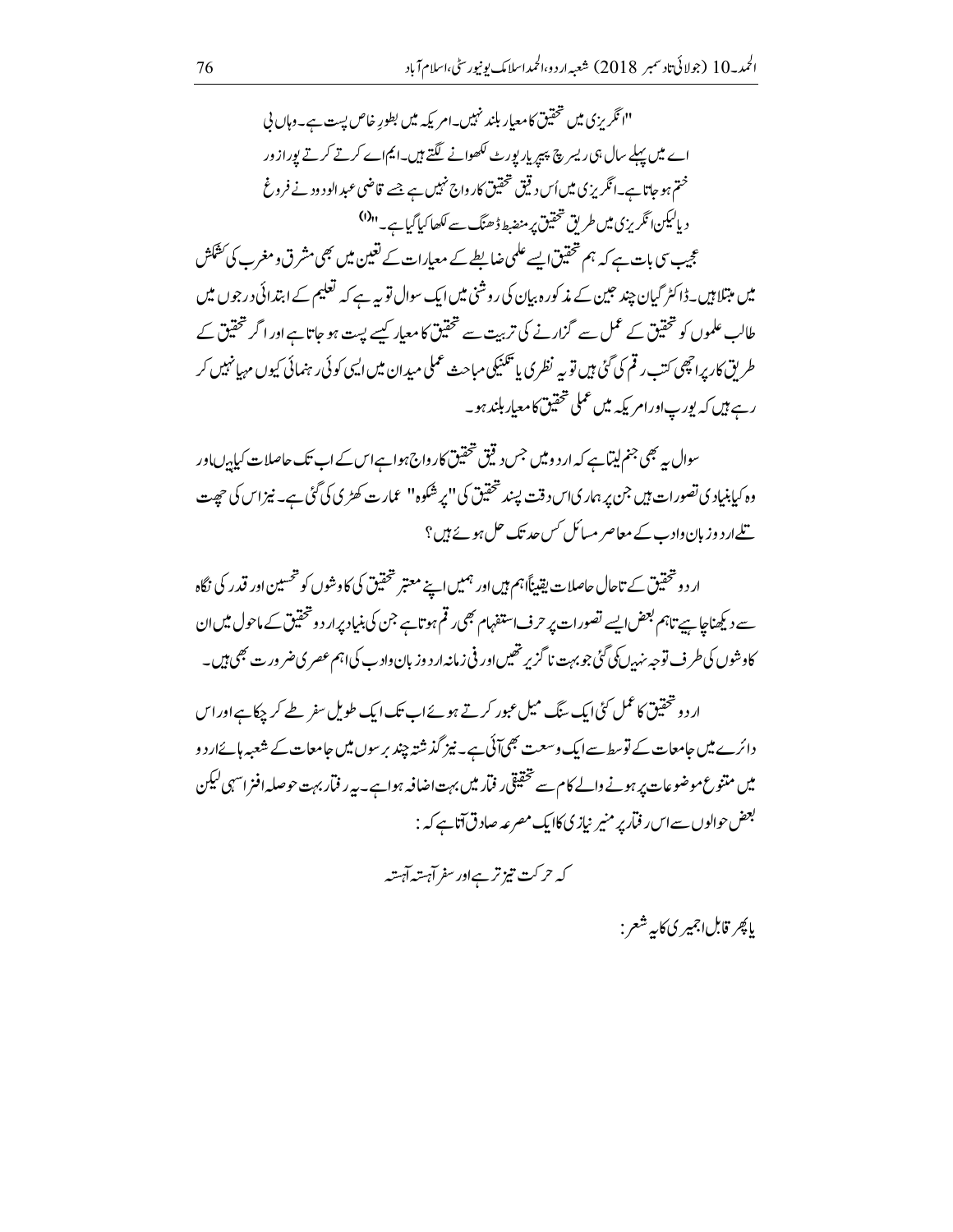مسلسل سفر کے بعد بھی فاصلے میں کمی کے احساس کا باعث بعض استفسارات کو نظرانداز کر دیناہے خصوصا بہ سوال کہ ار دو تحقیق کی عصر کی معنویت کیا ہےاور تحقیق کے حاصلات کاز بان وادب کے معاصر زمینی حقائق سے کیا تعلق بنتايج؟

ار دو څختيق کے سر مائے پر غور کریں توار د و مخفقين کی توجه کازياد ہ تر مر کز لسانی سطح پرار د وزيان کی ابتدائی سوتوں سے متعلق حقائق کی کھوج رہا یاادنی لحاظ سے کلاسکی عہد کے تخلیق کاراور ان کے ادنی متون کی تلاش اور تدوين۔

مذکورہ رجحانات کی اپنے دور میں معنویت یہ تھی کہ اردو زبان کی جائے پیدائش بااس سے متعلق دیگر حقائق کے بارے میں کوئی خاص آگہی موجود نہ تھی اور یہ ضروری تھا کہ ارد وزبان کی تشکیل کے ساجی ، تاریخی تناظر ات اور لسانی ار تقاکے بارے میں شواہد جمع کر کے نتائج کا تعین کیاجائے۔اس کے علاوہ قدیم شعر ااور نثر نگاروں کے تخلیقی متون جو پھاپہ خانے کی عدم دستیابی کے باعث مخطوطات کی صورت میں محفوظ تھے ، قار ٹمین تک رسائی کے لیےان کی تدوین کی جائے۔

یقیناً یہ قابل قدراور لا کُقاہمیت امور تھے لیکن تحقیق کے ان رجحانات کے باعث جو تحقیق کا بیانیہ تشکیل پایادہ بیہ تھا کہ جستجو کی جائے کہ پرانا کیا ہے؟ مگر اس سوال کو معرض توجہ میں کم ہی لا پا گیا کہ نیا کیا ہے؟ یعنى زبان و ادب کے بارے میں ایسے کسی سوال پر خاطر خواہ غور نہیں ہوا جس سے عصر ی حقائق کے بارے میں کو ئی اہم انکشاف سامنے آئے۔اور اس کے توسط سے ہیہ جانا جائے کہ زبان کی یا تخلیقی ادب کی موجودہ صورت حال کیا ہے؟ نیز اس صورت حال سے کیاخد شات سامنےآئے ہیں بایہ صورت داقعہ کن روشن امکانات کا پیّادےر ہی ہے؟

د نیابھر میں ہونے والی تحقیق،چاہے سائنس سے متعلق ہو پاساجی علوم کے بارے میں اپنی تو قع اس امریر صرف کرتی ہے کہ نئے حقائق سامنے لائیں جائرںاور نئے انکشافات کیے جائیں۔محققین جو فرضیہ تحقیق تشکیل دیتے ہیں اس میں <sup>کس</sup>ی نئی حقیقت تک رسائی کااشارہ دیاجاتا ہے اور تحقیقی عمل کے منتیجے کے طور پر کوئی نیاائکشاف کیاجاتا ہے۔جس میں عصری صورت حال کا تجزیہ اور مستقبل کی طرف پیش قدمی کے لیے علمی سہولت فراہم کی حاتی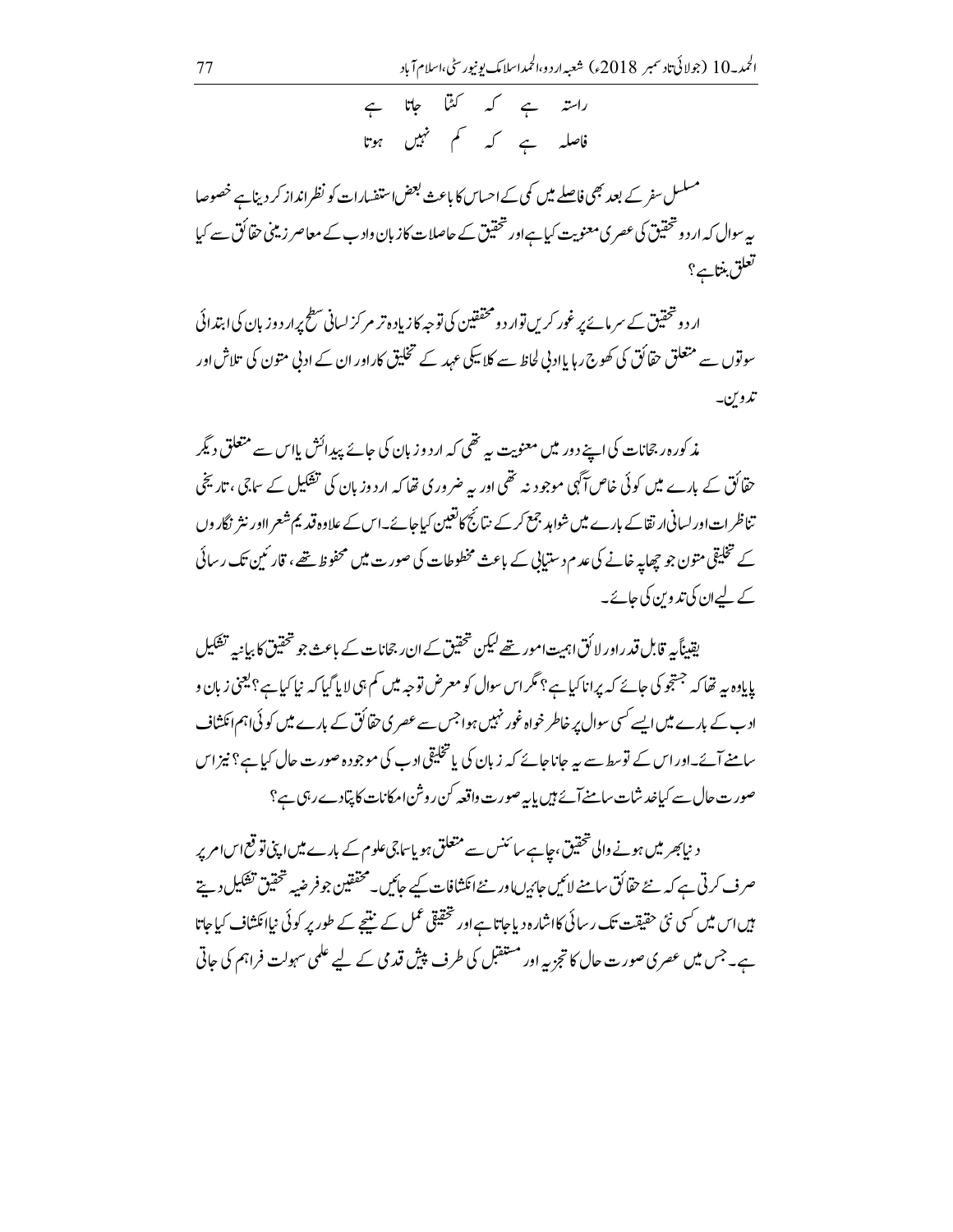ہے۔اس تناظر میں ار د و تحقیق کودیکھاجائے تووہآج بھی ماضی کی بھول پھلیوں میں کہیں کھوئی ہوئی نظر آتی ہے۔ڈاکٹر .<br>تلک سگھ نے تحقیق کی <del>تع</del>ریف کرتے ہوئے بہت حامع بات لکھی ہے کہ :

'' تتحقیق علم کا وہ شعبہ ہے جس میں منتظم لائحہ عمل کے تحت سائنسی اسلوب میں نامعلوم و ناموجود حقائق کې کھوج اور معلوم وموجود حقائق کې کھوج اور معلوم وموجود حقائق کې نئې تشر پځ اس طرح کرتے ہیں کہ علم کے علاقے میں توسیع ہوتی ہے۔'<sup>6</sup>ا اب یہ سوال پیدا ہو تاہے کہ ار د و څخقیق میں زبان واد ب کے عصر کی حقائق کی کسی حد تک کھوج لگائی گئی ہےاوراس وسلے سے کتنی علمی وسعت اپنے ٹھوس نتائج کے ساتھ سامنے آئی ہے؟ کیامحض ماضی کی پڑتال تحقیق ہے یامعاصراد ب کے نامعلوم و ناموجو د حقائق کی جستجو بھی اس تلاش کے ز مرے میں آتی ہے۔

ار دوز بان کے لسانی حقائق کے سلسلے بیں بیاضی کی کھوج بہت قابل قدر ہے لیکن ار دو مخفقین سے زبان کے معاصر زیٹنی حقائق کے بارے میں کوئی سوال کیاجائے توخاطر خواہ جواب شاید ہی مل سکے۔ار د و زبان جس کا خمیر عربی آمیز فارسی اور ہندی کے تال میل سے تیار ہوالیکن اب جب کہ پیرز بان ایک طویل زمانی ارتقاکے عمل سے گزر چکی ہے۔عربی،فارسی اور ہندی کے الفاظ و تراکیب،مجاورات اور ضر بالامثال اب عام روز م <sub>ق</sub>رنان توکیا شاعر وں اور ادیپوں کی تخلیقات سے بھی بتدریج غائب ہو چکے ہیں نیز مقامی زبانوں کے الفاظ، محاورات اور ضرب الامثال کا ایک وسیع ذخیر ہ شامل ہو چکا ہے لیکن ار دو لغات کی صورت حال ہیرہے کہ آج بھی فرینگ عامرہ، نور اللغات اور فر ہنگ آصفیہ پراکتفا کیاجاتا ہےاورار دوزبان کاکوئی ایپامعاصر لغت موجود نہیں جو موجود ہ لسانی صور تحال سے جڑاہوا ہو۔ محمد عبداللہ خویقنگ نے <sup>،</sup> فرینگ عامر ہ'' کیاافادیت بتاتے ہوئے لکھاہے :

'' یہ فر ہنگ ارد واور فارسی کے طالب علموں کے لیے پکساں مفید ہے ماسوائے اس کے علوم و تمدن کے ارتقاکے ساتھ روزافنر وںاخباری لٹریچر ، مخلف العنوان تازہ تراجم،روزانہ نئے جدید انکشافات واکتشافات اور نت نئی ایجاد نے بے شاریخے نئے الفاظ ولغات کی ضر ور ت ہماری زبان میں آئے دن پیدا کر رکھی ہے۔ <sup>۴)</sup> ے ۱۹۳۔ میں خویقنگی صاحب زبان کے زیٹنی حقائق کو تسلیم کررہے ہیں مگر آج ۸۰ برس گزر جانے کے بعد ار دوز بان ایک جامع معاصر ار دولغت کو ترین رہی ہے۔ نوراللغات کے مولف نے اس سلسلے میں ایک دلچیپ کام کیا

تھاجسےآگے بڑھناچاہیے تھاجو بوجوہ ممکن نہ ہو سکا۔مولوی نورالحسن نیر کے بقول: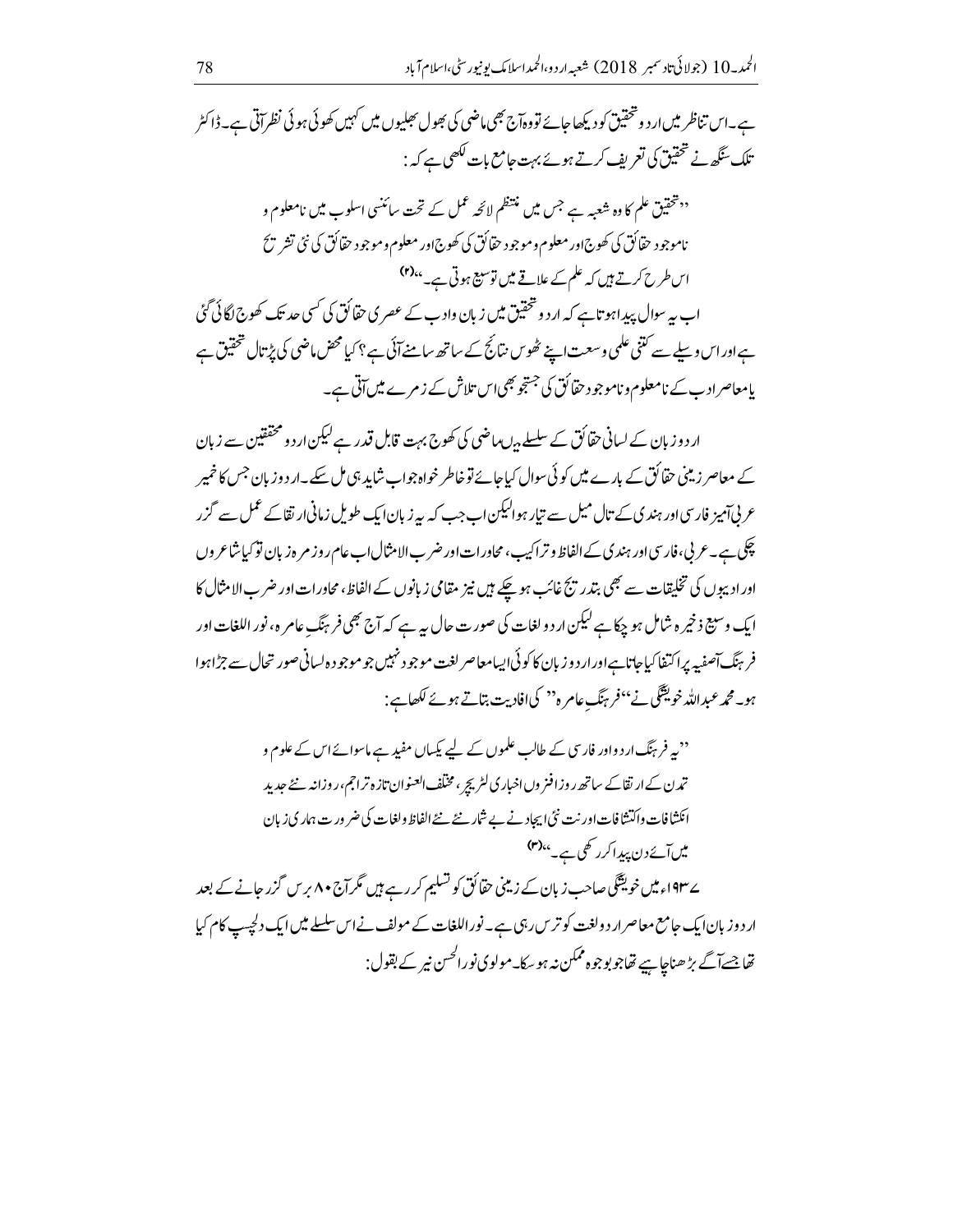<sup>د د</sup>ار د ومیں جو تیدیلیاں ہوئی ہیں۔ان کو موقع سے نوراللغات میں ظاہر کر دیاہے۔'<sup>ہ(۴)</sup> مولوی نور الحسن نیر نے نہ صرف ان تبدیلیوں کو ظاہر کیا ہے بلکہ لبھٹں انگریزی الفاظ کے تلفظ کو واضح کرنے کے لیےایسے شعر بھی تخلیق کیے جن میں نئےالفاظ کواستعمال کیا۔

ان حقائق کو بیان کرنے کامطلب سے ہے کہ ہمارے معتبر لغت نگار زبان کے معاصر حقائق کا پوراادراک رکھتے تھےاور حتی الوسع اپنے تیار کر د ہ لغت کوان حقائق سے جوڑتے تھے مگر افسوس کہ اب ایک عرصہ ہواہمارے محققین نےار د وزیان کا کوئی معاصر لغت تیار نہیں کیا۔

امر یکہ اور برطانیہ میں ہونے والی تحقیق کو بیٹک ہم پست قرار د ,ں کمیکن زیان کے عصر ی حقا کُق کے سلسلے میں ان ممالک میں معاصر لغت کی ایک مضبوط روایت موجود ہے اور ماہرین لسان ہر سال پاہر چند سال بعد ایسالغت تیار کرتے ہیں جس میں الفاظ و محاورات کے ترک وتداول کا جائزہ لیتے ہوئے ترک ہونے والے عناصر کولغت سے خارج اور استعال میں آنے والے نئے الفاظ و محاورات کو شامل کر لیا جاتا ہے اور یوں زیان کے معاصر زمینی حقائق کا جائزہ لتے ہو ئیاسام کی کھوج لگائی جاتی ہے کہ نیاکیاہے؟

کیاار دو کی لسانی تحقیق کے سامنے ایسا کوئی سوال پیشِ نظر رہاہے کہ گزشتہ سو برس، پچاس برس پا ہیں برس میں زبان کن تبدیلیوں کے عمل سے گزری ہے اور فی زمانہ اردو زبان کے زمینی حقائق کیا ہیں؟ کیا ہماری جامعات میں ایسے *کسی سر دے* کی روایت ہے جس یہ جاناجاسکے کہ ہر د س یا <del>بی</del>ں بر س کے بعد کتنے اور کس نوع کے الفاظ کااستعال ترک ہواہ اور اس کے پس منظر میں کیا ساجی عوامل کار فرماہیں۔ نیز معاشر ے کے کس طبقے، شعبے یا ییشے سے وابستہ افراد میں زبان کے بارے میں کیار وبیہ پایاجاتا ہے ؟ کیاہم نے کسی مخصوص زمانی عرصے بیا بنا کع ہونے والی تخلیقی ادب کی کتب کے مطالعے سے زبان کے بارے میں عصر ی حقائق جاننے کی کو خشش کی ہے ؟

ار دو کی لسانی تحقیق کی طرح اد بی تحقیق کی صورت حال کو بھی دیکھا جائے تو عصر ی معونیت کے تناظر م<sup>ں يجض</sup> اہم سوالات موجود ہيں۔

یور پی ممالک میں چو نکہ طباعت کارواج <sup>کئ</sup>ی صدیوں سے ہے لہذاادیپوں کے کلاسکی متون کی تدوین کی ویہی ضر ورت نہیں محسوس کی گئی جیسی کہ ہمارے ہاںاور فی زمانیہ اگر کوئی قید یم نسخہ پانایاب کتاب د ستیاب بھی ہوتی ہے تواسے دیتی تحقیقی مثق کا حصہ بنانے کے بجائے جدید ذرائع تر سیل کواہمیت دی جاتی ہے۔ یعنی اس کی تدوین کر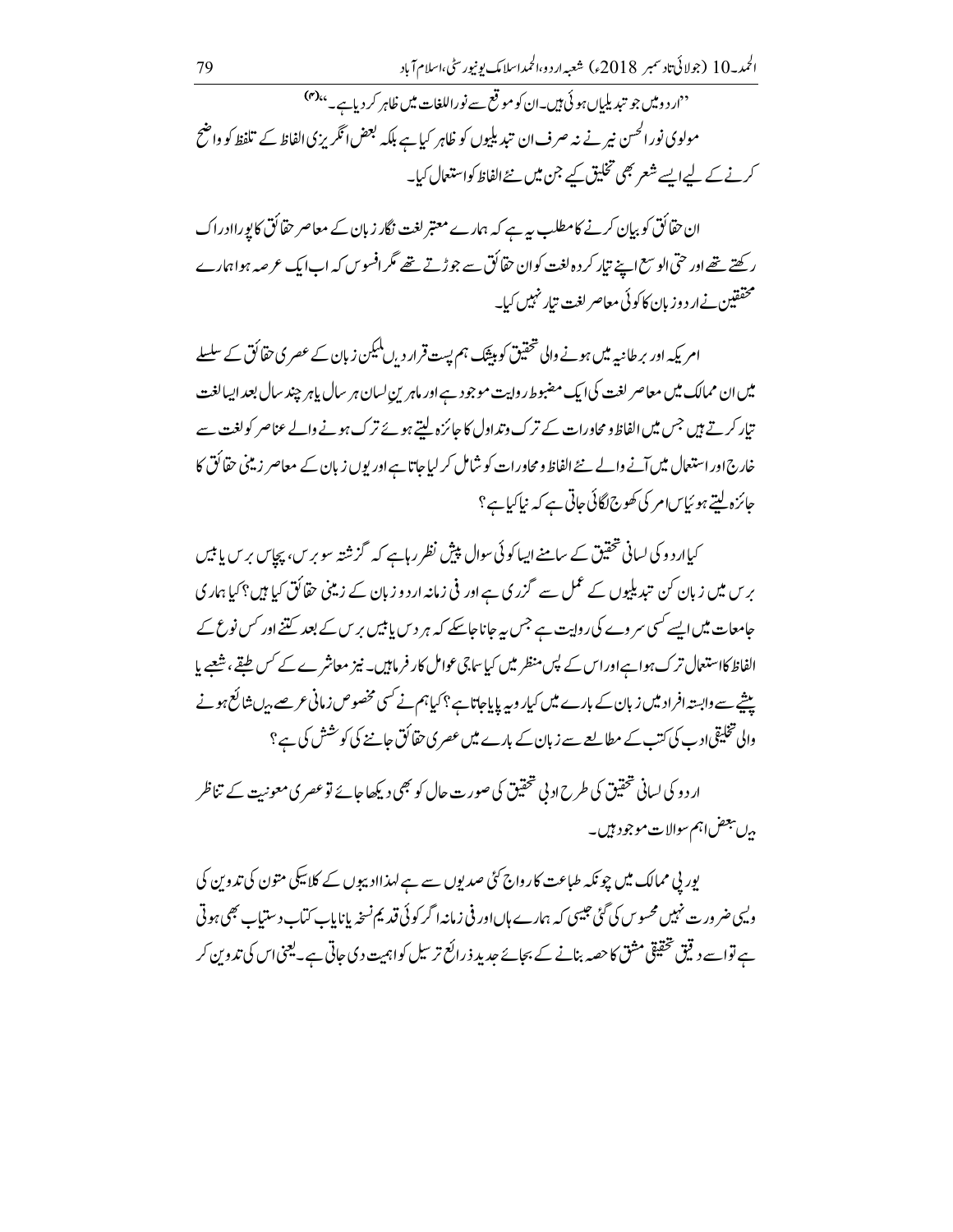کے مااسے کسی تحقیق مقالے کے ذریعے متعارف کرانے کے بجائے کسی علمی ویب سائٹ پراس کامکمل عکس دے کر قار ئىين كى اس تك رسائى كو ممكن بناياجاتا ہے۔ دلچیپ امر ہے كہ ان ویب سائٹوں پر Share كاآپشْن موجود ہوتا ہے جس میں اپنے مطالعہ کار وں کو بیرد عوت دی جاتی ہے کہ اگراُن کے پاس کسی نادر وناپاب کمانے کانسخہ ہے تووہ اِس جھے میں برائے مطالعہ Share کر سکتے ہیں۔

اس کے پر عکس ہمارے ہاں قدیم نسخوں کے تعارف پر مبنی تحقیقی مقالات لکھے جانے کاروادج پختہ ہے جس میں نسخے کے سائز، چھاپہ خانے،خط کی نوعیت اور دیگر ایپی معلومات بہم پہنچاکر ایک علمی دھاک بٹھائی جاتی ہے۔ حالا ئکہار دو قار ئین کے لیے بھی گزشتہ چند برسوں میں ایسی ویب سائیٹس تفکیل دی جا چکی ہیں جن پر نادروناپاب ۔<br>سننے کی رسائی کو سہل بنادیا گیاہےاور ہمارے تازہ تر محققین اِن سے خاطر خواہاستفادہ کررہے ہیں۔اس تناظر میں <sup>کس</sup>ی ناباب نسخ کی بنیاد پر کوئی تعار فی تحقیقی مضمون رقم کر ناسی تکلف سے زیاد ہ<sup>نہیں</sup> لگیا۔<sup>(۵</sup>)

ار دوے تحقیقی ماحول میں اہل قلم اور صاحبانِ دانش کے مرکاتیب کی تدوین کی روایت بھی موجود ہے۔ار دو نثر کے ار تقامیں غالب کے خطوط کی اہمیت سے انکار ممکن نہیں لیکن ار دو کے ادنی ماحول میں ان کو وقعت ملنے کے بعد ہر نوع کے خطوط کی اہمیت کی بدعت کاآغاز ہو گیا ہے۔بہ خطوط تدریسی عمل کا حصہ بھی ہے، تنقید کی د نیامیں بھی اہمیت اختیار کی اور تحقیقی ماحول میں ایک اہم دیتاویز کے طور پر شامل ہو گئے۔ پیہ امر حیران کن بلکہ افسوس ناک ہے کہ خطوط کو بعض اہلِ نفذ نے صنف تک درجہ دے دیا۔ڈاکٹر خورشیدالا سلام کا''خطوط نگار ک'' کے عنوان سے مضمون اِس سلسلے میں لا کُق مطالعہ ہے جس میں انھوں نے ار د و میں خطوط نگار کی کو یا قاعدہ ایک ادب صنف کے تناظر میں ديكھاہے۔وہ لکھتے ہيں :

<sup>دد</sup> مکتوب نگاری کیونکہ ادب کی سب سے آسان صنف ہے،اس لیے خوب پر وان چڑھی۔ <sup>۱۹)</sup>د موصوف نے اس سلسلے میں پور پی ادب سے بھی بعض حوالے دیے ہیں لیکن اُن کی دی ہو ئی بیشتر مثالیں ادے میں مکتوب کی تکنیک کی ہیں نیر کہ حقیقی مر اسلیہ نگار کی کی۔ار دو څخقیق و تنقید میں اس ضابطے کے باعث خطوط کو غیر معمولی اور نار واحد تک اہمت حاصل ہو گئی۔

ار دوکے ادنی ر سائل کے مکاتیب نمبر شائع کیے ، جس کسی کے پاس کسی ایک پااس سے زائد کچھ خطوط جمع ہو گئے توانہیں کیانی صورت میں بھی مع حواشی و تعلیقات شائع کیا گیا۔ا گر مدوّن خطوط کے مذکورہ سرمائے کا جائزہ لیا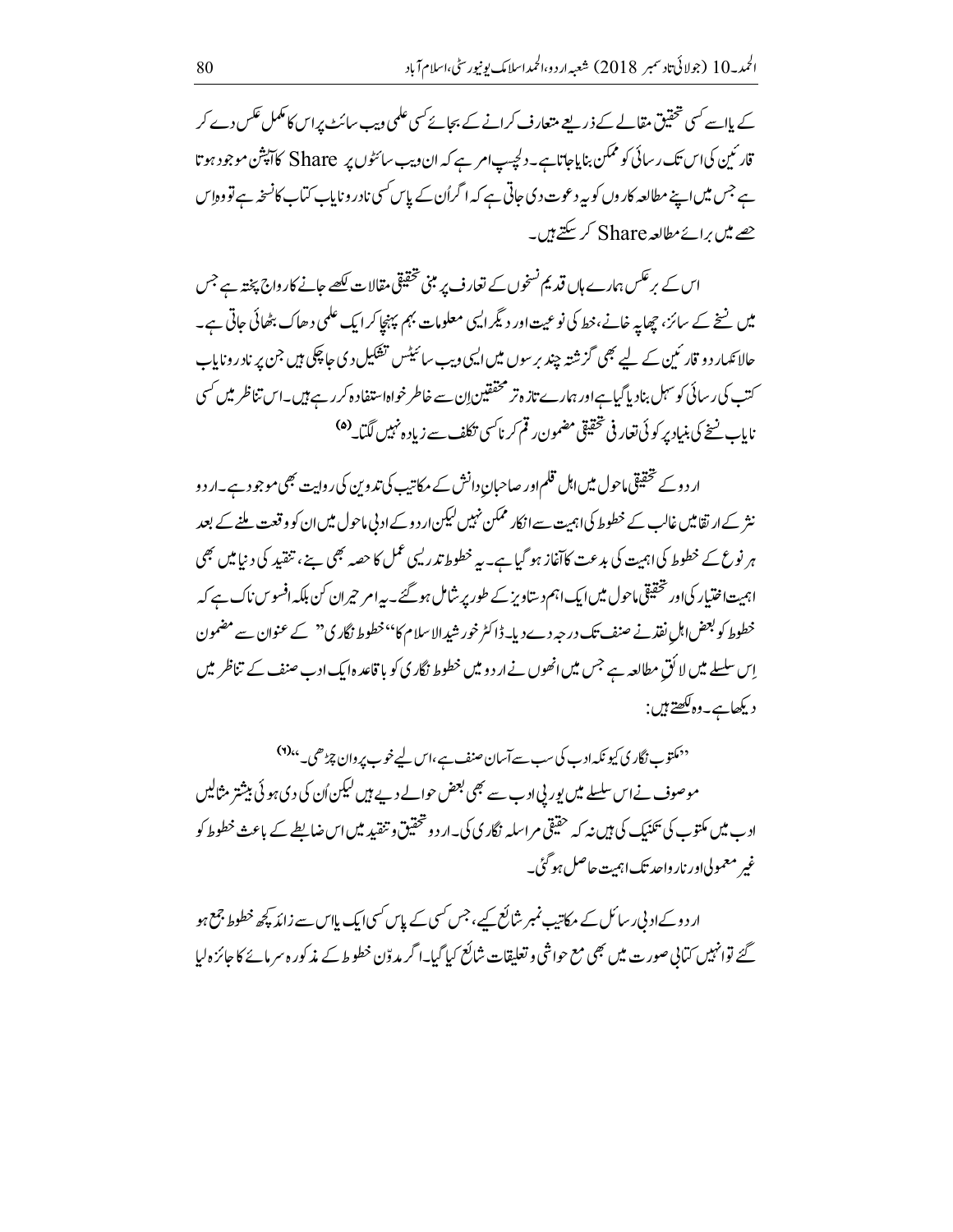ار دو کے ادنی ماحول میں تحقیقی رجحانات اور تصورات کی روشنی میں بیہ سوال بھی پیدا ہوتا ہے کہ ہمار کی ۔<br>تحققات کے دائرہ قرات کی حدود کیا<sub>ہ</sub>ںاور یہ کتنی موثر ہیں؟ یہ تحقیقات اردو کے تدریبی ماحول *پر کس حد* تک اثر انداز ہو رہی ہیں۔ار دومعاصر ادب کے بارے میں تحققات کس حد تک طالب علموں کی رہنمائی کن کن جہتوں سے کرر ہی ہیں؟ نیز نصابات کی تیدیلی میں ان کا کیاکر دار ہے؟ار دوکے طالب علموں کو معاصر ادباور تخلیقات سےاس لیے واقفیت نہیں کہ ہمارے تحقیقی ماحول میں معاصر ادب کی اہمیت نہیں ہے پابہت کم ہے۔کسی نسل کے فکر ی پا اسلونی رجحانات پر چندا یک تنقید ی مضامین تور قم ہو جاتے ہ<sup>یں لم</sup>یکن د ہائیاں گزرنے کے باوجود بھی وہ جامعات کے <sup>کس</sup>ی تحقیقی منصوبے کا حصہ نہیں بنتےاورا یک طویل عرصے تک جب کہ <sup>کس</sup>ی صورت واقعہ پر مغالطوں کیاایک گرد جم حاتی ہے، تحقیق کیا ہتداہونے لگتی ہے۔

یہی صورت حال انفراد ی سطح پر تخلیق کاروں پر ہونے والی تحقیق کی ہے۔ نفذ و تحقیق سے متعلق ہماری معتبر ہت اِک سی تخلیق کار پر اس وقت قلم نہیں اٹھا تیں جب تک کہ اس کا کوئی مقام متعین نہ ہو جائے اور بد قسمتی سے مقام کے تعیین کا وسیلیہ پاتوعام قار ٹمین کا پست ذوق بن جاتا ہے یاذرائع اہلاغ کے ذریعے ملنے والی شہر ت۔ار دو تحقیق <sub>ا</sub>گر بعض سوالوں کے جواب کی جستجو میں تاخیر نہ کرے تو شاید اتنی دیتی بھی نہ ہو جتنی کہ ہمارے معتبر محققین کومحسوس ہوتی ہے۔

بہ پہلو بھی بہت عجیب ہے کہ معاصرادب پر رقم کی گئی تحریر کوصرف تنقید کے ذمرے میں رکھاجاتاہے اوراسے تحقیق نہیں سمجھاجاتاحالا نکہ معاصرادب پر لکھناہی تحقیق ہے کہ لکھنے والاایک نئی تخلیق اوراس کے فکر ی و اسلونی مضمرات کو قار ئین کے سامنے لاکر تحقیق کے ایک اہم عصر ی فریضے کو پوراکر ر ہاہوتا ہے۔

ایک المیہ بیرضر ورہے کہ بیشتر ار دو تنقید نے بھی تحقیق کوبنیاد نہیں بنایا۔ار دومیں اگر تحقیق اساسی تنقید کی شرح دیکھی جائے توانتہائی کم سامنے آئے گی مثلاً شاعری پر ہونے والی تنقید میں کلیم الدین احمہ، وزیر آغا، سلیم احمداور عقیل احمہ صدیقی کے علاوہ کتنے نام ایسے سامنے آتے ہیں جنھوں نے اپنی رائے قائم کرنے کے لیے تحقیق کو بنیاد بنایا  $-$  %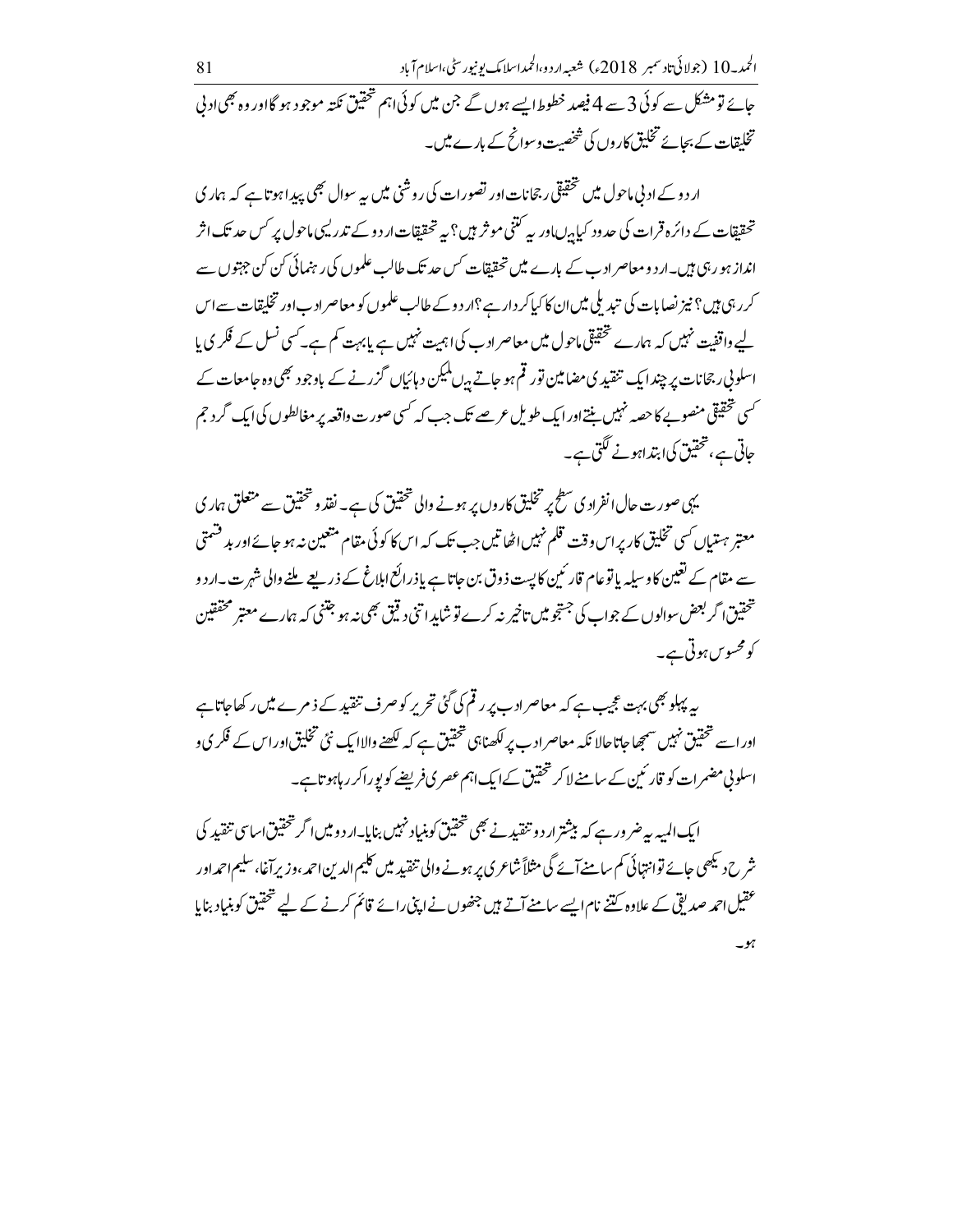حامعات کے تحقیقی جرائد کے توسط سے اب جبکہ تحقیق سے خود اساتذہ کی ایک بڑی تعداد وابستہ ہے۔ طالب علموں کی بر وقت رہنمائی کے وسائل بھی ہیں اور اسے سہل بھی بنایا جا سکتا ہے۔لیکن سوال پھر وہی ہے کہ معاصر ادب کے ساتھ محققین اور اساتذہ کی جڑت کتنی ہے اور شاعر وں اور ادیبوں کی تازہ تر تخلیقات سے وہ کس حد تک آگاه ہیں ؟

ار دو کی م وجہ شخصیق کے بیانے میں عصر کی معنویت کی گمشد گی کاایک پہلویہ بھی ہے کہ ہمارے ماں بین العلومی رجحانات کم د بھنے میں آتے ہیں۔ گذشتہ چند پر سوں میں ساجی اور تاریخی پس منظر نامی تحقیقی مقالات کی ایک سپر پزتوشر وع ہو ئی کیکن ان میں پیش کر دہ مسائل کازیادہ تر تعلق ساست اور معیشت کے توسط سے طبقاتی معاملات سے رہااور ساج کے وہ بہت سے مسائل جو جدید صنعتی عہد ابھرے ہیںان سے مئس بہت واجبی ساد کھائی دیتا ہے۔

ار د وتحقیق کے بیانے کی فر سود گی کی ایک بڑی وجہ مخفقین کاجدید مشینی ذرائع تحقیق باد قت اطلاعات سے متعلق آلات سے دور کی بھی ہے۔دیائے تحقیق اوراق سے سکرین پی<sup>آگ</sup>ئی ہے مگر ار دو محققین کی سکرین سے آشائی واجی سے ہے، جس نے بہت سے مسائل کو کم اور رسائی کے ذرائع میں اضافہ کر دیاہے۔کتب کی سوفٹ کالی بھی اب ایک پرانی بات ہو گئی ہے۔اب توApplications متعارف ہو چکی ہیں۔جس سےاشار پہ سازی بھی ایک باز پچہ اطفال بن گئی ہے۔حال ہی میں ار د وڈ کشنری بور ڈنے ''ار د ولغت۔ تاریخی اصول پر'' اوراقبال اکیڈیکی نے ''کلمات اقبال" کیApplication ہیار کرے انہیں ایک عظیم منصوبے کی پجیل قرار دیاہے۔ حالا نکہ اس نوع کی Applicationsسے چند برس پہلے نجی طور پر بعض افراد نے بھی تیار کی ہیںاور وہ مذکور ہاداروں کی تیار کر دہ Applicationsسے کہیں بہتر ہیں۔

ار دو کی مروجہ تحقیق کے بیانیے کی روشنی میں پورپ اور امر یکہ میں نیاے سطح پر ریسر پچ پیپر پار پورٹ <sup>لک</sup>ھوانے کی صورت میں ہمیں وہاں کی تحقیق کا معیار توپست نظر آتا ہے۔لیکن یہ سوال ضر ور ہمارے پیش نظر رہنا چاہیے کہ ہمارے ہاںایم فل اور پی انکچ ڈی سطح پر تحقیق کے نام پہ جو کتر پچسپاں( Cut and Paste ) نوع کی تنقید فروغ پار ہی ہے۔اس کا تعلق زبان واد ب کے زمینی حقائق سے کتناہے اوران مقالات میں کیا نیاائکشاف ہوا ہے جس سے ہمارےاد بی ماحول میں <sup>کس</sup>ی نئی بحث کاآغاز ہو۔